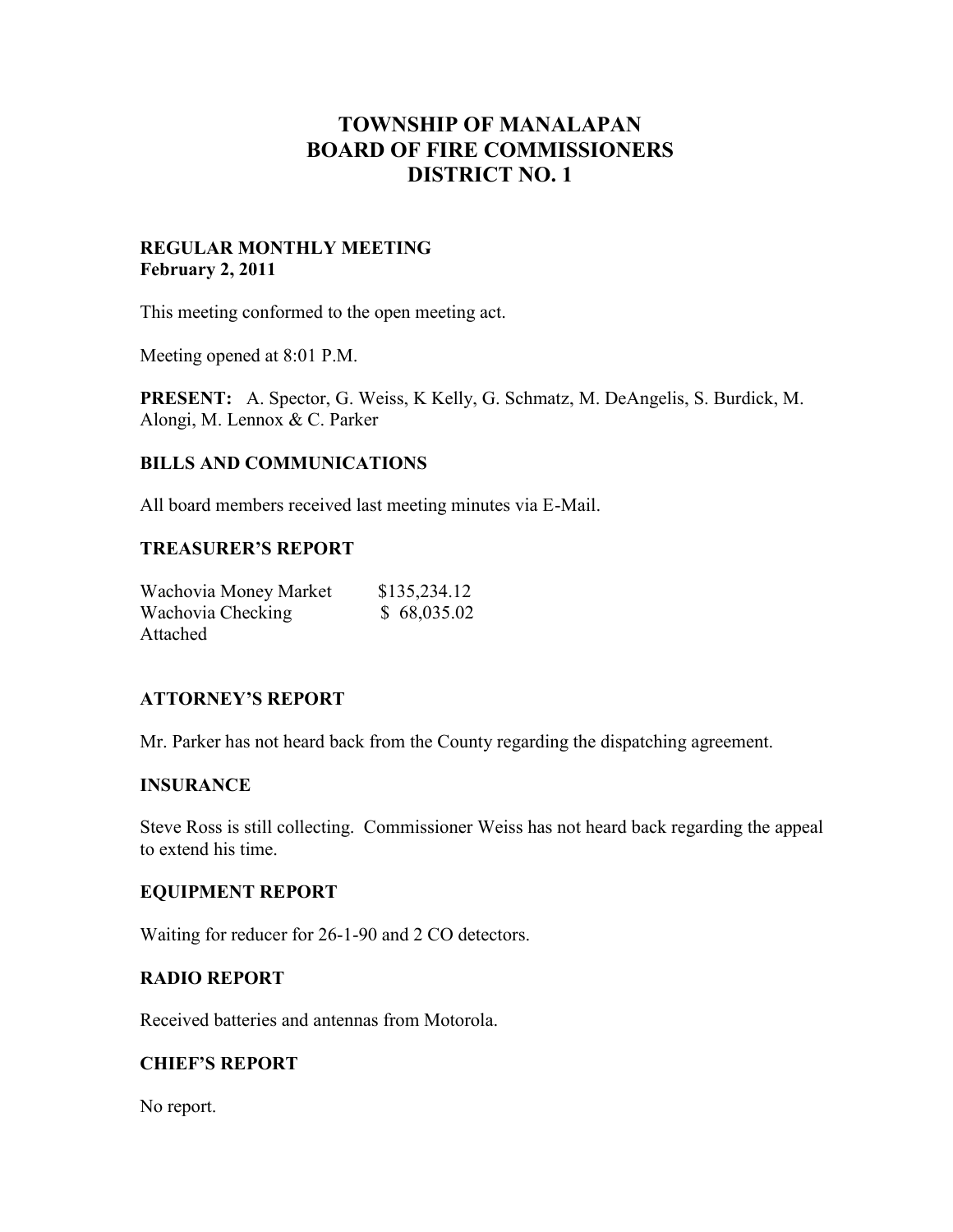# **TRUCK REPORT**

26-1-73 – problem with shift pump override – cable was ordered, but not received. The Durango is at the Shell station – has a flat tire. Lee's truck – the check engine light is on and he is taking it to Shell also. 26-1-91 – had a flat tire on Saturday – right rear outside. Edwards Tire came out and replaced it – there was a bolt through it. 26-1-88 – is having the plow put on. Danny LaRocca repaired the snowblower.

# **ASSOCIATION REPORT**

No report.

# **TRUSTEES' REPORT**

No report.

## **OLD BUSINESS**

See attached.

#### **NEW BUSINESS**

Commissioner Kelly made a motion to pay all vouchers; this was seconded by Commissioner Schmatz. All voted aye.

Commissioner Schmatz wanted it stated that only qualified members were allowed to drive 26-1-88 with the plow on it.

Commissioner Weiss reported that the Accident & Sickness policy would cover up to \$100,000 for the ski race.

Commissioner Weiss reported that the boiler needs to be inspected.

Commissioner Schmatz made a motion not to exceed \$250 to update the library; this was seconded by Commissioner DeAngelis. All voted aye.

Commissioner Schmatz made a motion for \$125 to purchase a T3/T4 battery; this was seconded by Commissioner Weiss. All voted aye.

Commissioner Spector reported that there will be a meeting regarding the new truck on Wednesday, Feb.  $9<sup>th</sup>$ .